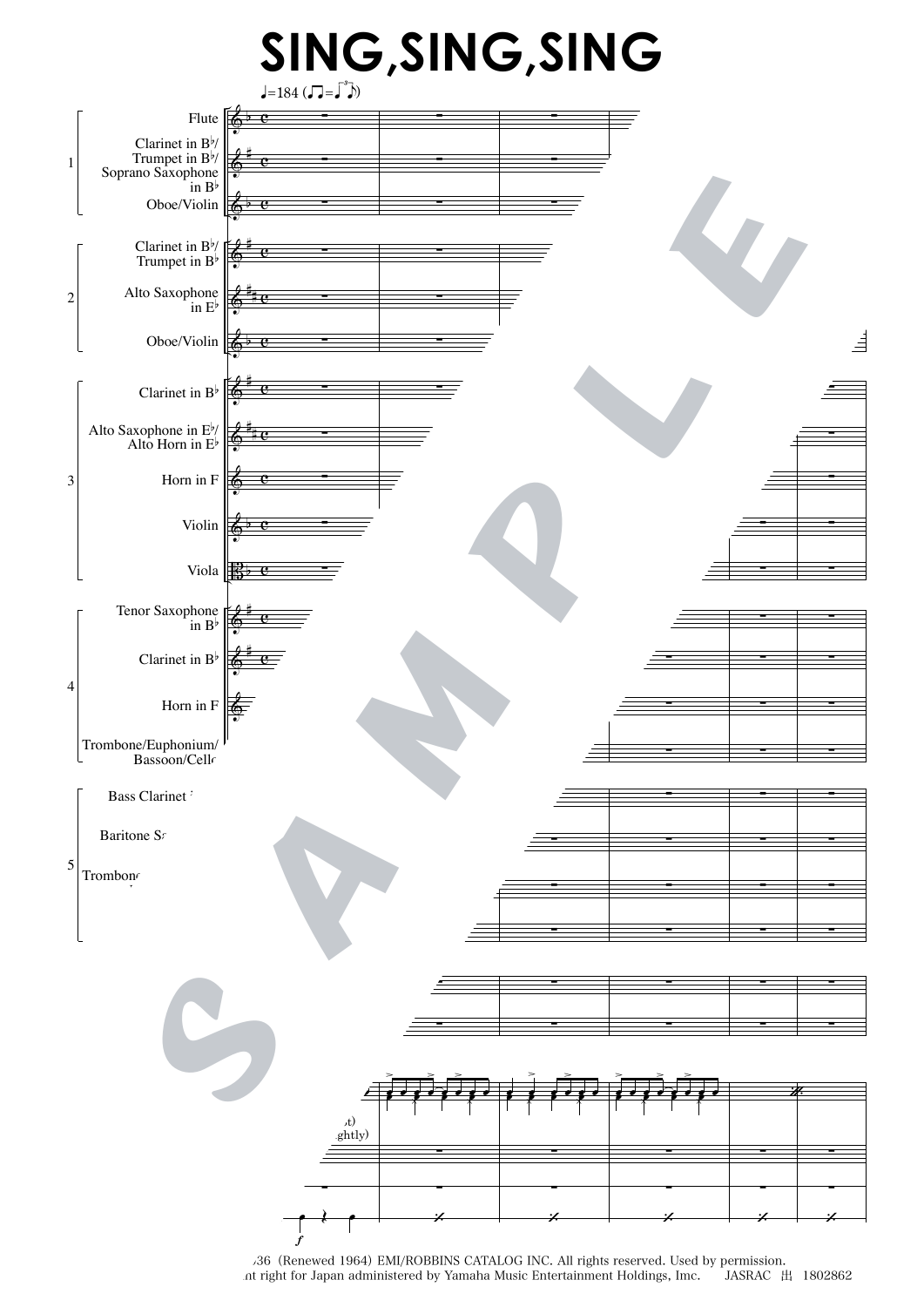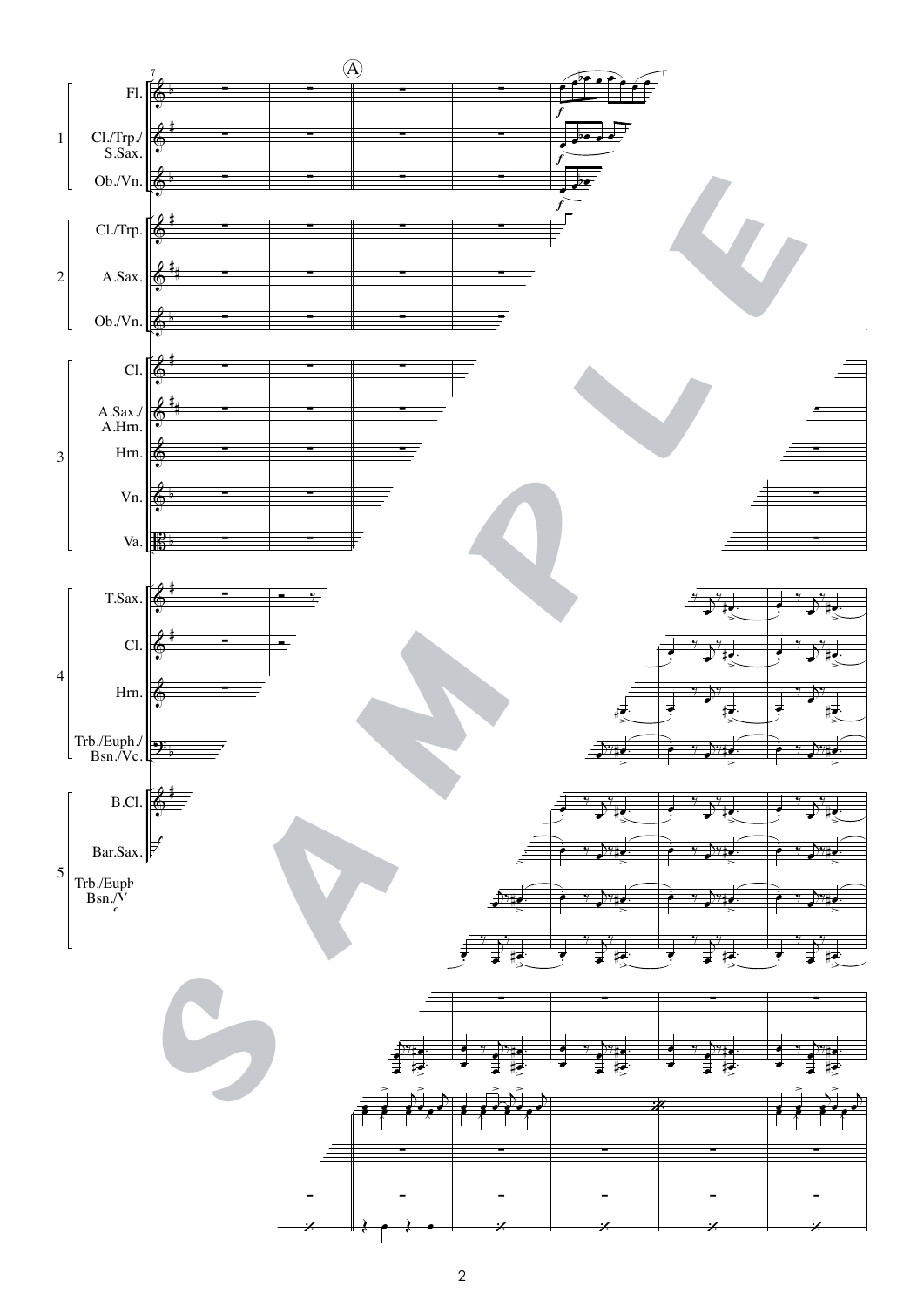## **SING,SING,SING**

**PART 1 Flute**

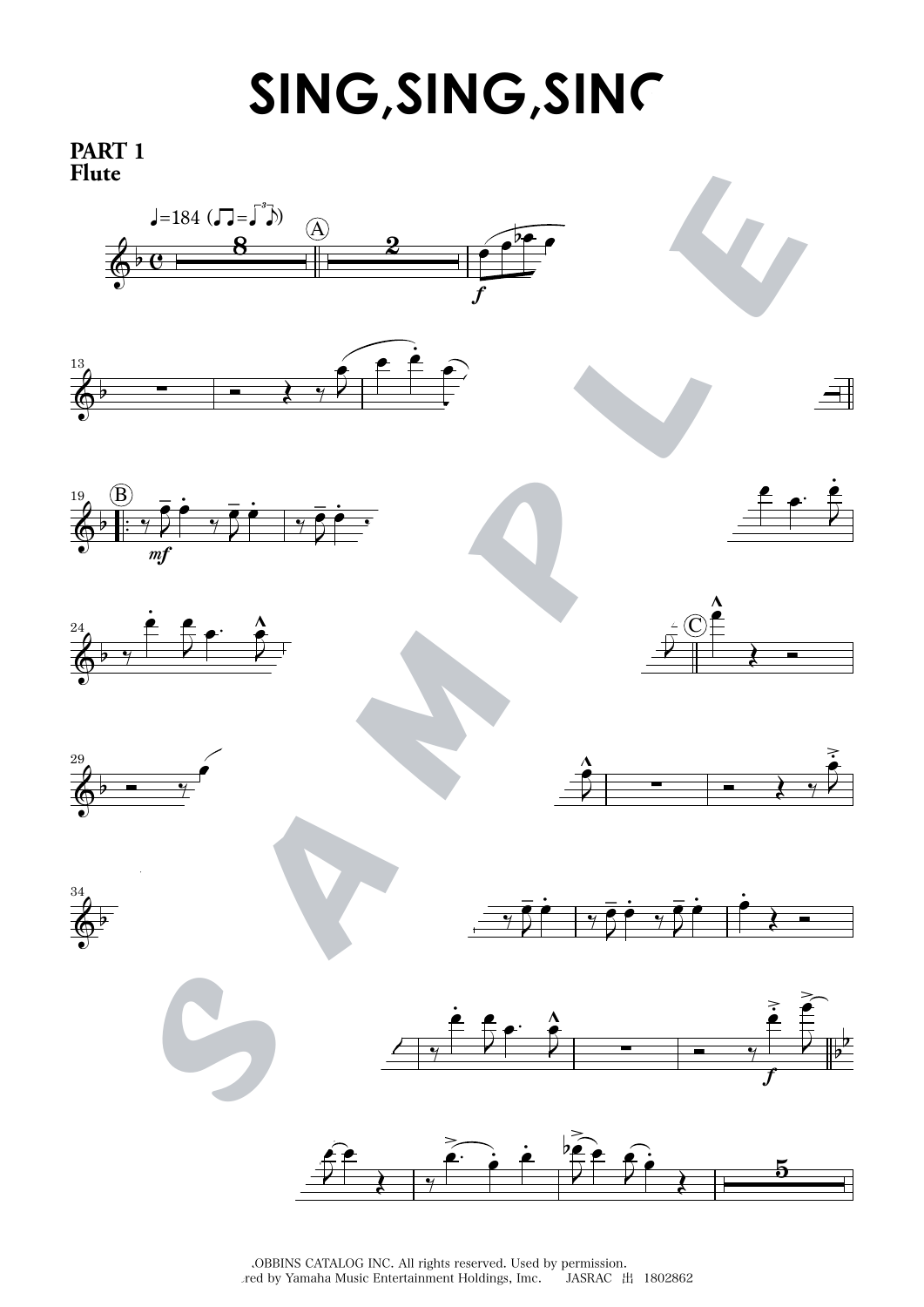## **SING,SING,SING**

**PART 1**  $\overline{\text{Clarinet in B}}$ <sup>b</sup> / Trumpet in  $\overline{\text{B}}$ <sup>b</sup> / **Soprano Saxophone in B**b